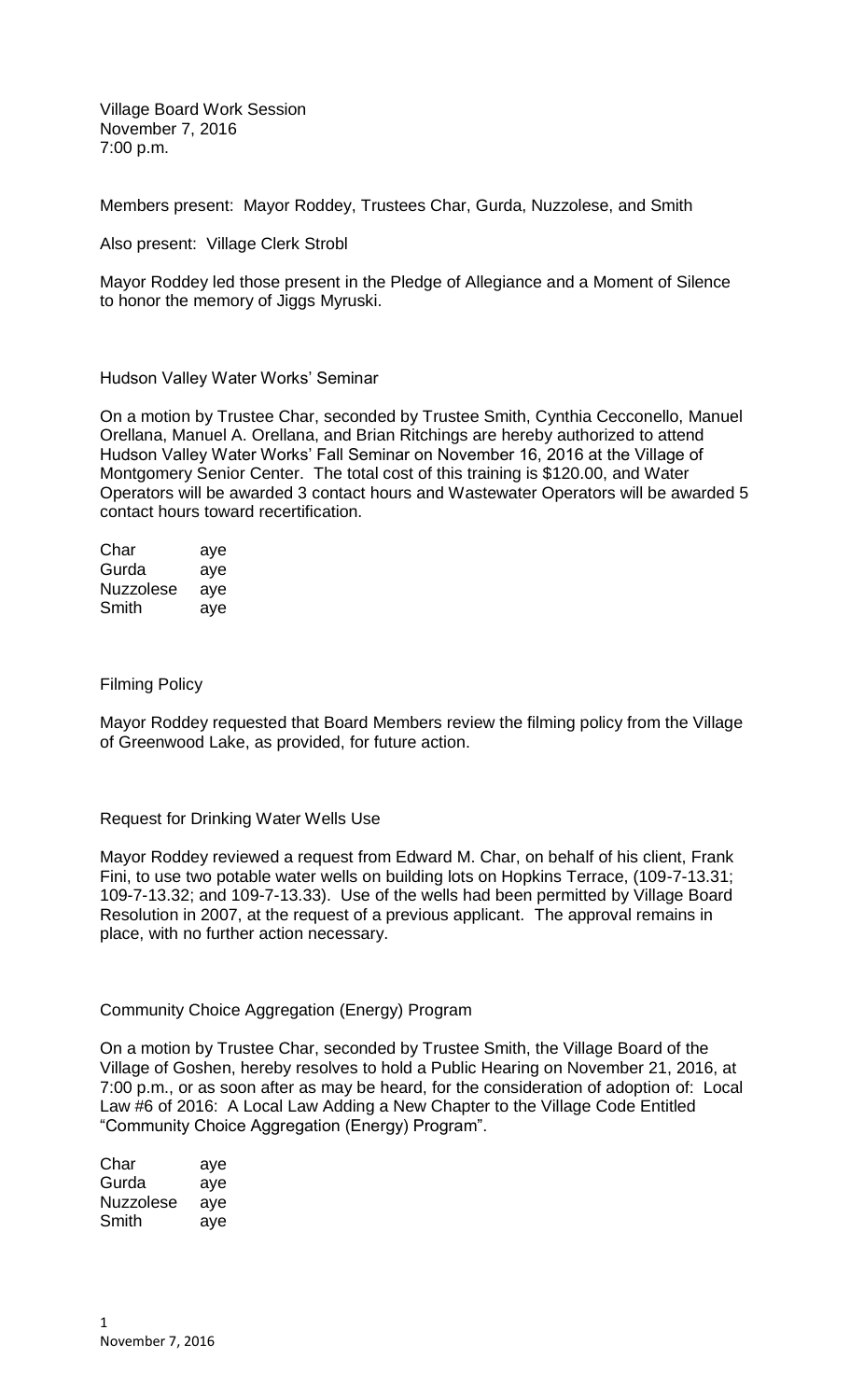Aggregation Program Administrator – Good Energy, L.P.

## VILLAGE OF GOSHEN RESOLUTION CONCERNING A PROPOSED ACTION TO SELECT GOOD ENERGY, L.P. TO ACT AS COMMUNITY CHOICE AGGREGATION PROGRAM ADMINISTRATOR

Trustee Gurda moved the following, which was seconded by Trustee Smith:

WHEREAS, the Village of Goshen desires to find ways to reduce electricity and/or natural gas costs for residential and commercial customers throughout the Village of Goshen;

WHEREAS, the Village of Goshen desires to adopt and approve through local law a Community Choice Aggregation Program;

WHEREAS, the Village of Goshen has been approached by Good Energy, L.P. regarding the possibility of Good Energy, L.P. acting as Administrator of the Village of Goshen Community Choice Aggregation Program;

WHEREAS, the Village Board of the Village of Goshen has determined that Good Energy, L.P. is qualified to act as Administrator of the Community Choice Aggregation Program;

WHEREAS, the Village of Goshen desires to work with Good Energy, L.P. to take any and all steps necessary and required by the New York State Law and policies, programs and orders of State administrative agencies to evaluate, negotiate and contract for the implementation of the Community Choice Aggregation Program if the Village of Goshen determines the same to be in the best interests of the Village of Goshen.

NOW, THEREFORE, BE IT RESOLVED, that the Village of Goshen resolves as follows:

- 1. The Village Board finds that the exploration of the potential use of Community Choice Aggregation in the Village of Goshen is in the best interest of residential and commercial electricity and natural gas customers within the Village of Goshen.
- 2. The Village Board hereby approves Good Energy, L.P. to act as Community Choice Aggregation Program Administrator and authorizes the necessary officials to work with Good Energy, L.P. to conduct preliminary analyses, design programs, and procure electricity and natural gas service from an energy service company, as well as to take any and all steps necessary and required by the New York State Law and policies, programs and orders of State administrative agencies, including but not limited to conducting an RFP to select an energy provider, and to negotiate and enter into any such agreements including power purchase agreements to facilitate the implementation of the Village of Goshen Community Choice Aggregation Program if the Village determines the same to be in the best interests of its electric and natural gas customers.
- 3. The Mayor, and/or members of the Board of Trustees, as appropriate or as otherwise required by law, are hereby authorized, empowered and directed to execute and deliver such documents and take all such action on behalf of the Village of Goshen as may be deemed necessary, appropriate or advisable to carry out the intent or purposes of the foregoing resolutions.
- 4. The execution, delivery and performance by the Mayor, and/or the member of the Board of Trustees, as appropriate or as otherwise required by law, for and on behalf of the Village of Goshen, of all such further instruments and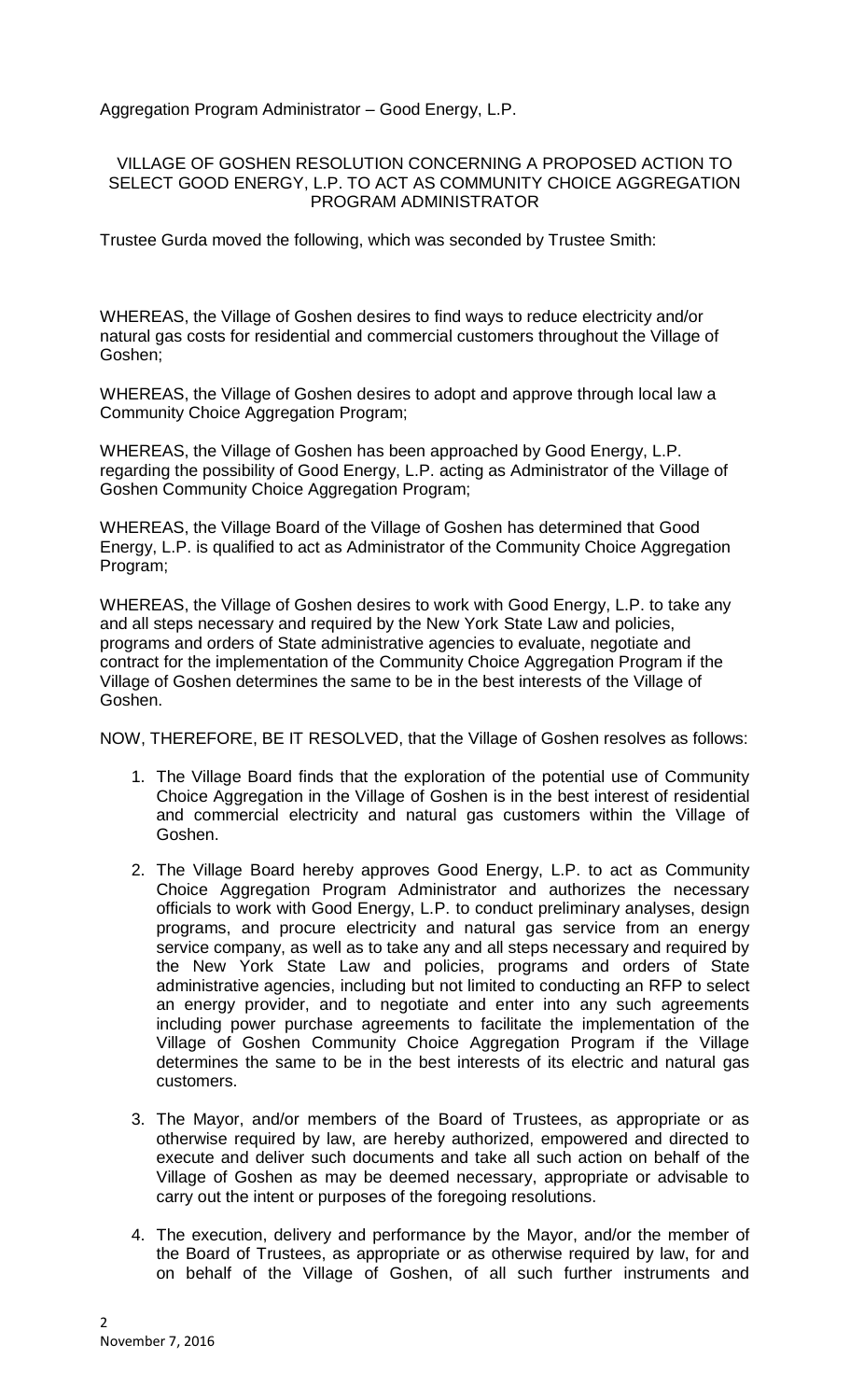documents required in connection with the implementation of a Community Choice Aggregation Program, each in form and substance approved by the Mayor, and/or the members of the Board of Trustees, as appropriate or as otherwise required by law, his or her signature thereon being conclusive evidence of such approval, are hereby in all respects approved, adopted and authorized by and on behalf of the Village of Goshen.

- 5. The foregoing resolutions shall remain in full force and effect until a copy of a subsequent resolution revoking or amending them, duly certified by the proper officers of the Board, shall be made by the Board.
- 6. This resolution shall be effective immediately.

| Char             | aye |
|------------------|-----|
| Gurda            | aye |
| <b>Nuzzolese</b> | aye |
| Smith            | aye |

Mayor Roddey noted that signing of the agreement was subject to the review and approval of the Village Attorney.

## Unified Solar Energy Permit

The following was moved by Trustee Char, and seconded by Trustee Smith:

WHEREAS, New York State has developed a unified solar photovoltaic permitting process designed to streamline municipal permitting which will reduce costs for solar projects and support the growth of clean energy jobs across the state, and

WHEREAS, the Village of Goshen is desirous of participating in the unified permitting process, thereby increasing the Village's eligibility for various incentives and grants through the New York State Energy Research and Development Authority; now, therefore, be it

RESOLVED, that the Village of Goshen adopts the New York State Unified Solar Permit as attached hereto as Exhibit I, and be it further

RESOLVED, that the Village Board authorizes the Mayor's Office to complete the grant application through the Streamlined Permitting Program to allow for the Village to receive a grant award up to \$2,500 from the New York State Energy Research and Development Authority for the adoption of the United Solar Permit Application; and be it further

RESOLVED, that this resolution shall take effect immediately and a copy of this resolution, with Exhibit 1, shall be provided to the Building Department.

| Char      | aye |
|-----------|-----|
| Gurda     | aye |
| Nuzzolese | aye |
| Smith     | ave |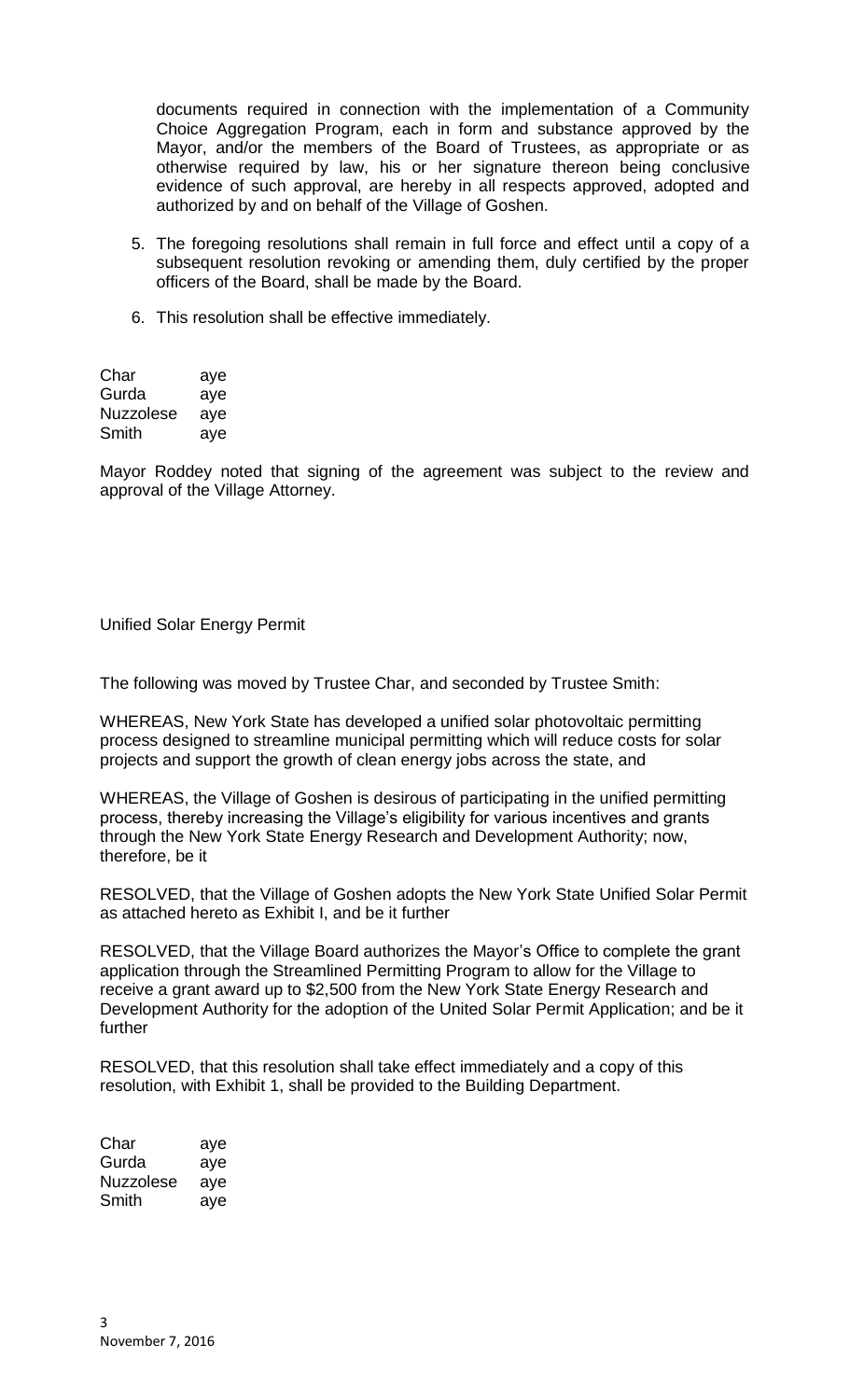# Resolution on Benchmarking

Trustee Smith moved the following, which was seconded by Trustee Gurda:

**WHEREAS,** buildings are the single largest user of energy in the State of New York, and the poorest performing buildings typically use several times the energy of the highest performing buildings, for the exact same building use; and

**WHEREAS,** this Local Policy will use Building Energy Benchmarking to promote the public health, safety, and welfare by making available good, actionable information on municipal building energy use to help identify opportunities to cut costs and reduce pollution in the Village of Goshen; and

**WHEREAS,** collecting, reporting, and sharing Building Energy Benchmarking data on a regular basis allows municipal officials and the public to understand the energy performance of municipal buildings relative to similar buildings nationwide; and

**WHEREAS,** equipped with this information, the Village of Goshen will be able to make smarter, more cost-effective operational and capital investment decisions, reward efficiency, and drive widespread, continuous improvement.

**WHEREAS,** the following definitions will apply:

(A) "Benchmarking Information" shall mean information generated by Portfolio Manager, as herein defined including descriptive information about the physical building and its operational characteristics.

(B) "Building Energy Benchmarking" shall mean the process of measuring a building's Energy use, tracking that use over time, and comparing performance to similar buildings.

(C) "Commissioner" shall mean the head of the Department.

(D) "Covered Municipal Building" shall mean a building or facility that is owned or occupied by the Village of Goshen that is 1,000 square feet or larger in size.

(E) "Department" shall mean the Board of Trustees.

(F) "Energy" shall mean electricity, natural gas, steam, hot or chilled water, fuel oil, or other product for use in a building, or renewable on-site electricity generation, for purposes of providing heating, cooling, lighting, water heating, or for powering or fueling other end-uses in the building and related facilities, as reflected in Utility bills or other documentation of actual Energy use.

(G) "Energy Performance Score" shall mean the numeric rating generated by Portfolio Manager that compares the Energy usage of the building to that of similar buildings.

(H) "Energy Use Intensity (EUI)" shall mean the kBTUs (1,000 British Thermal Units) used per square foot of gross floor area.

(I) "Gross Floor Area" shall mean the total number of enclosed square feet measured between the exterior surfaces of the fixed walls within any structure used or intended for supporting or sheltering any use or occupancy.

(J) "Portfolio Manager" shall mean ENERGY STAR Portfolio Manager, the internetbased tool developed and maintained by the United States Environmental Protection Agency to track and assess the relative Energy performance of buildings nationwide, or successor.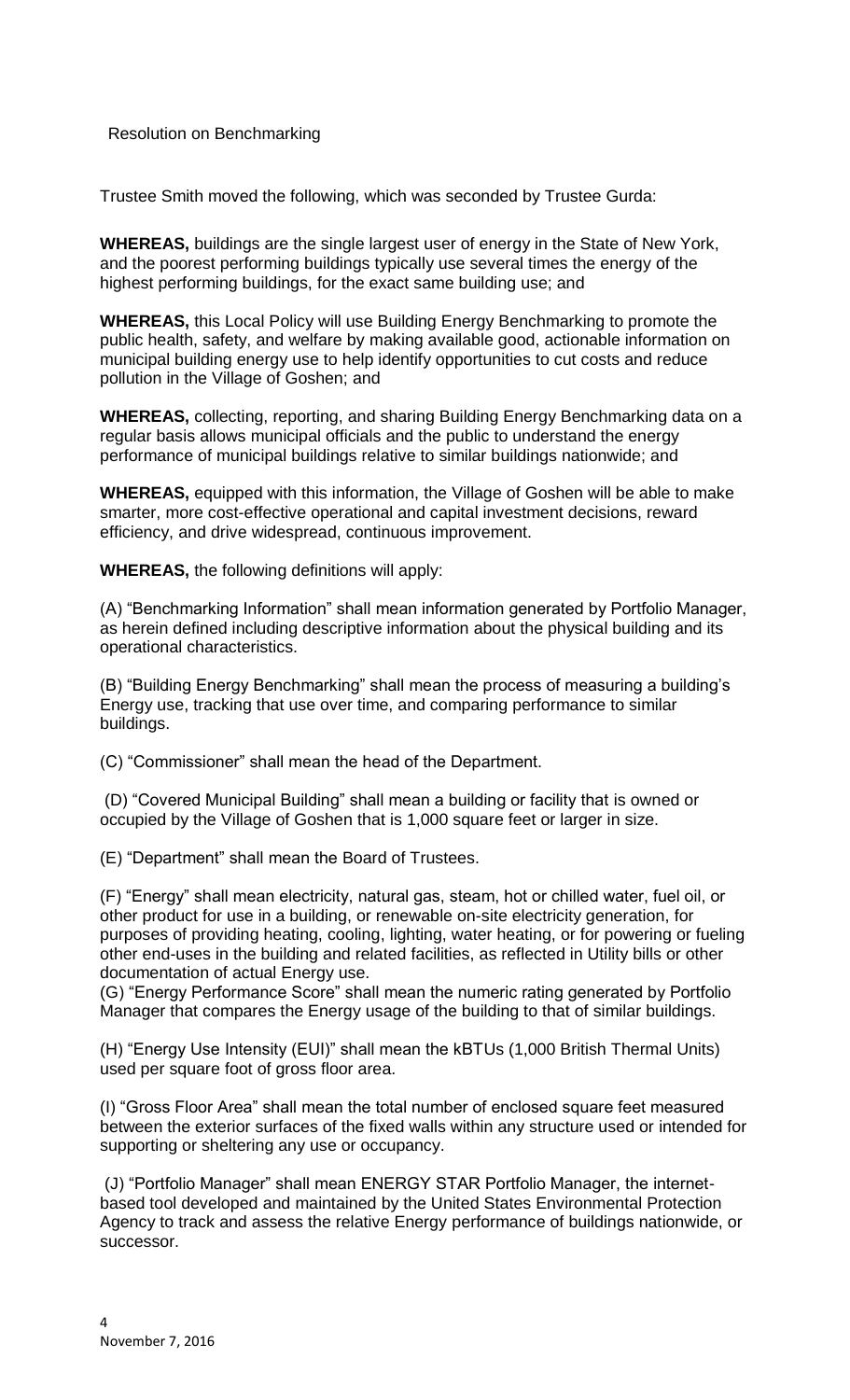(K) "Utility" shall mean an entity that distributes and sells Energy to Covered Municipal Buildings.

(L) "Weather Normalized Site EUI" shall mean the amount of Energy that would have been used by a property under 30-year average temperatures, accounting for the difference between average temperatures and yearly fluctuations; and

**WHEREAS,** this Local Policy is applicable to all Covered Municipal Buildings as defined in item (D) above of this Local Policy; and

**WHEREAS,** the Mayor may exempt a particular Covered Municipal Building from the benchmarking requirement if the Mayor determines that it has characteristics that make benchmarking impractical; and

**WHEREAS,** no later than December 31, 2016, and no later than May 1 every year thereafter, the Mayor or his or her designee shall enter into Portfolio Manager the total Energy consumed by each Covered Municipal Building, along with all other descriptive information required by Portfolio Manager for the previous calendar year; and

**WHEREAS,** for new Covered Municipal Buildings that have not accumulated 12 months of Energy use data by the first applicable date following occupancy for inputting Energy use into Portfolio Manager, the Mayor or his or her designee shall begin inputting data in the following year; and

**WHEREAS,** the Department shall make available to the public on the internet Benchmarking Information for the previous calendar year:

(a) no later than December 31, 2016 and by September 1 of each year thereafter for Covered Municipal Buildings; and

**WHEREAS,** the Department shall make available to the public on the internet and update at least annually, the following Benchmarking Information:

(a) Summary statistics on Energy consumption for Covered Municipal Buildings derived from aggregation of Benchmarking Information; and

(b) For each Covered Municipal Building individually:

(i) The status of compliance with the requirements of this Local Policy; and (ii) The building address, primary use type, and gross floor area; and

(iii) Annual summary statistics, including site EUI, Weather Normalized Source EUI, annual GHG emissions, and an Energy Performance Score where available; and

(iv) A comparison of the annual summary statistics (as required by this Local Policy) across calendar years for all years since annual reporting under this Local Policy has been required for said building; and

**WHEREAS,** the Department shall maintain records as necessary for carrying out the purposes of this Local Policy, including but not limited to Energy bills and other documents received from tenants and/or Utilities. Such records shall be preserved by the Department for a period of three (3) years; and

**WHEREAS,** the Mayor or his or her designee shall be the Administrator of this Local Policy; and

**WHEREAS,** the Administrator of this Local Policy may promulgate procedures necessary for the administration of the requirements of this Local Policy; and

**THEREFORE BE IT RESOLVED THAT** within thirty days after each anniversary date of the effective date of this Local Policy, the Administrator of the Benchmarking Policy shall submit a report to the Village Board including but not limited to summary statistics on Energy consumption for Covered Municipal Buildings derived from aggregation of Benchmarking Information, a list of all Covered Municipal Buildings identifying each Covered Municipal Building that the Mayor determined to be exempt from the benchmarking requirement and the reason for the exemption, and the status of compliance with the requirements of this Local Policy; and